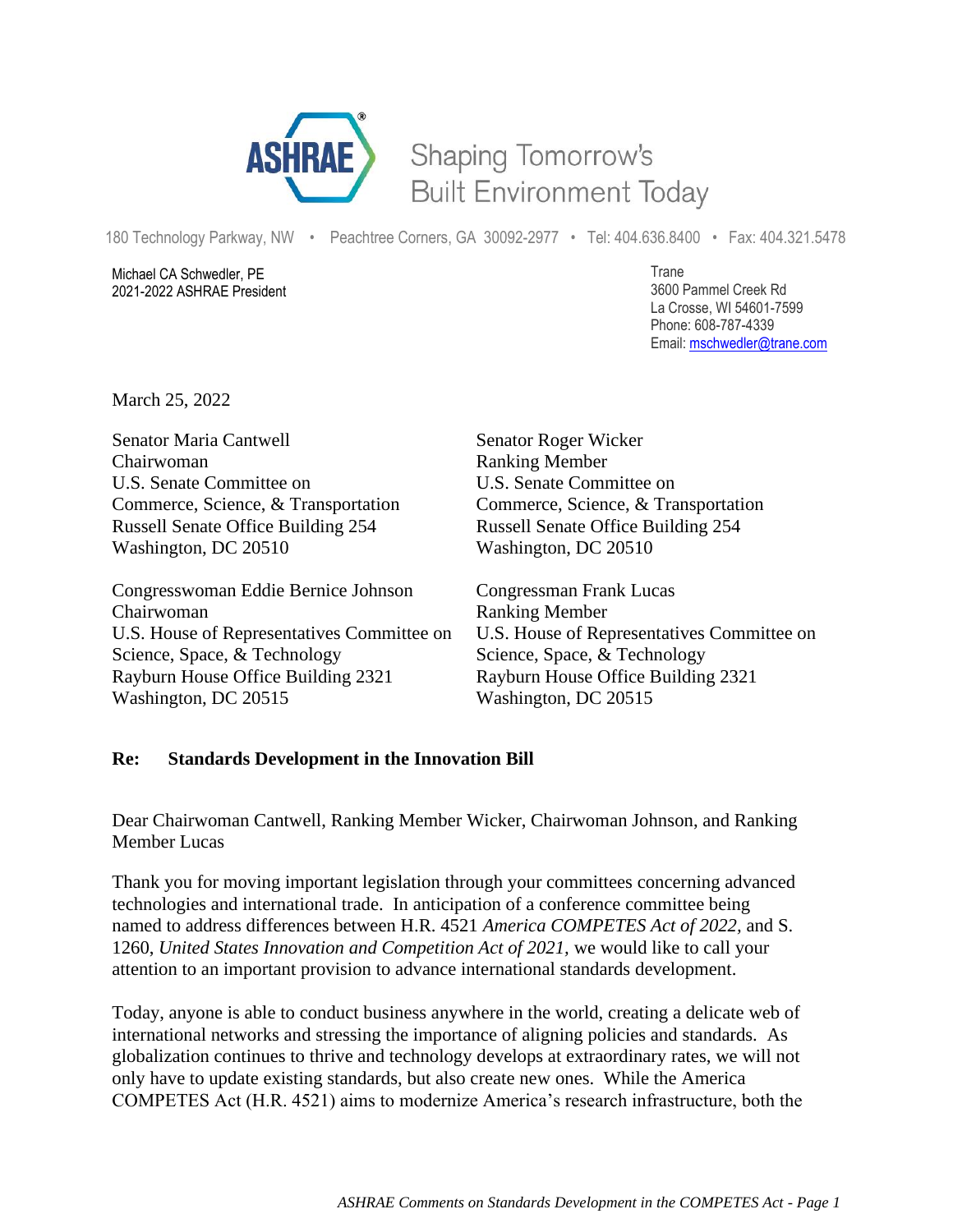rate and impact of modernization will be shaped by the creation of standards, as well as who develops them. To meet this need, we request the final version of this bill contain *Sec. 10245. International Standards Development*, a provision not included in the United States Innovation and Competition Act (S. 1260).

ASHRAE, founded in 1894, is a technical society advancing human well-being through sustainable technology for the built environment. The Society and its more than 51,000 individual members worldwide focus on environmental emissions, building systems, energy efficiency, indoor environmental quality, refrigeration and sustainability. ASHRAE has 111 active standards and guideline project committees, addressing indoor air quality, thermal comfort, energy conservation in buildings, zero energy, zero carbon, risk management for building water systems, and the designation and safety classification of refrigerants. Through research, standards writing, publishing, certification and continuing education, ASHRAE shapes tomorrow's built environment today.

Standards development organizations (SDOs) are dedicated to working collaboratively to establish appropriate, science-backed standards invaluable to academia and business alike. The necessity of cooperation among stakeholders makes standards development a model for public-private partnerships. For example, ASHRAE writes voluntary consensus-based standards in its fields of expertise to guide industry in the delivery of goods and services to the public. ASHRAE's consensus standards are developed through participation of any and all interested and affected stakeholders creating a transparent, balanced, and robust standards setting process. The COMPETES Act follows a similar framework for standards development in *Sec. 10245(d) Reaffirming the Importance of Voluntary Consensus-based International Standards Bodies* which highlights the tenets of transparency, openness, impartiality, consensus, effectiveness, relevance, coherence and development dimension.

ASHRAE appreciates the inclusion of *Sec. 10248. Standards Development Organization Grant*, but it is severely limited by *Sec. 10248(c) Purposes* which restricts grant eligibility to "*develop, approve, disseminate, maintain, and review forensic science voluntary consensus standards and best practices*…[emphasis added]." The COMPETES Act aspires to create opportunities for manufacturing, pre-eminence in technology, and economic strength, covering a full spectrum of scientific fields that depend on standards. To meet the forthcoming need for standard development, consideration should be given to expanding eligibility to a broader spectrum of areas, and not just limit such standards development to forensic science standards.

ASHRAE's standards development process is thorough, justifying our status as one of only six standards-developing organizations in the U.S. that can self-certify its standards have followed procedures established by the American National Standards Institute (ANSI). Furthermore, ASHRAE facilitates a robust research program to develop both timely technical and educational information for the development of standards and guidelines. ASHRAE has a history of collaborating with government agencies to conduct important research, and we continue to serve as a resource for all standards development.

Thank you for your consideration of our request, and please do not hesitate to contact me